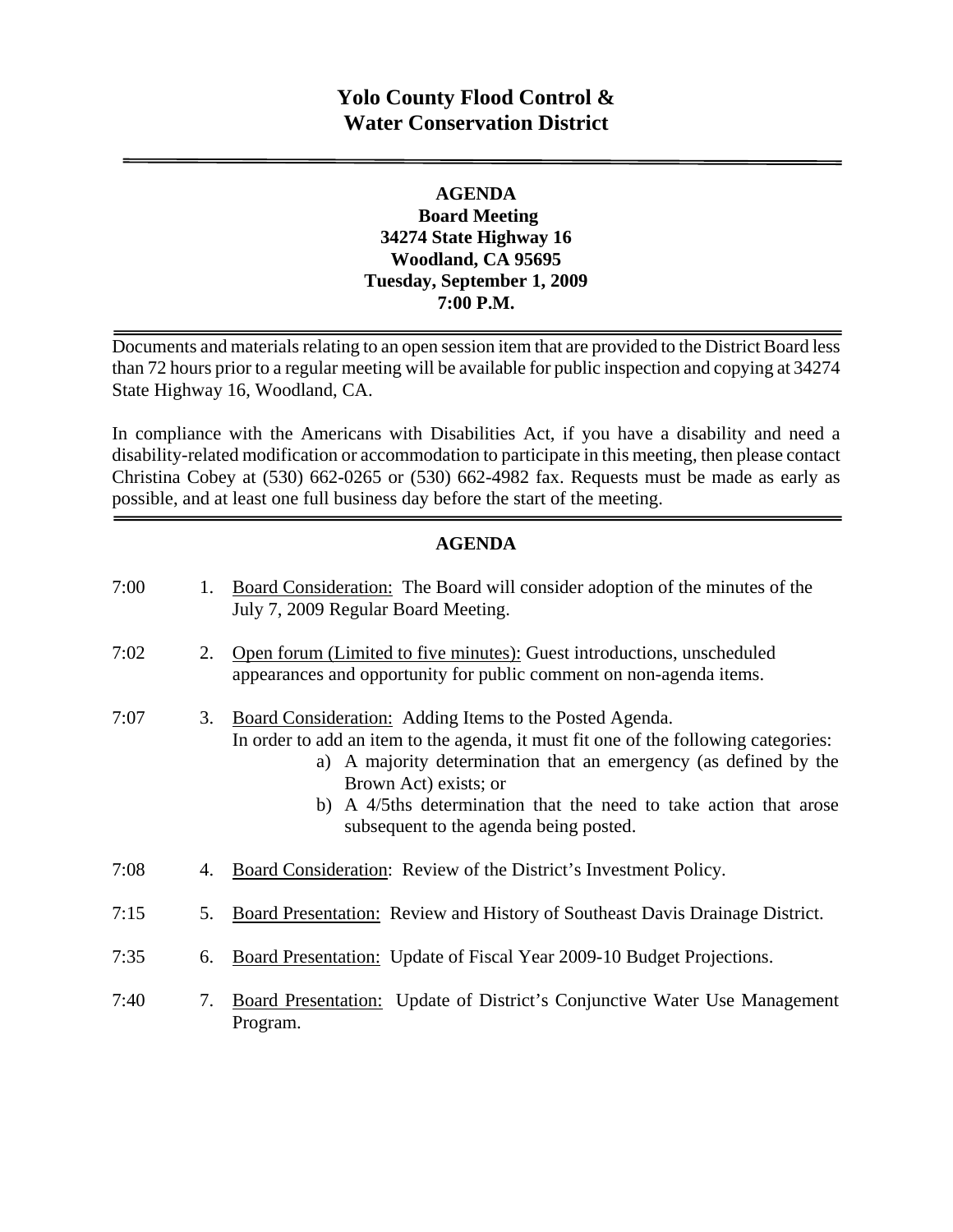| 8:00 | 8. | Directors' Reports: Each member of the Board will have the opportunity to report<br>on meetings and conferences attended during the prior month on behalf of the<br>District.                                                                                             |
|------|----|---------------------------------------------------------------------------------------------------------------------------------------------------------------------------------------------------------------------------------------------------------------------------|
| 8:05 | 9. | Attorney's Report: The District's attorney will report on the following:<br>a) Current legal and legislative activities.                                                                                                                                                  |
| 8:15 |    | 10. General Manager's Report: The Board will receive a report from the General<br>Manager or designated representatives regarding current general activities and<br>projects of the District.<br>a) General Activities<br>b) Operations, Maintenance and Water Conditions |
| 8:25 |    | 11. General Discussion: Opportunity for Board members to ask questions for<br>clarification, provide information to staff, request staff to report back on a<br>matter, or direct staff to place a matter on a subsequent agenda.                                         |
| 8:28 |    | 12. Board Consideration: The Board will consider the approval and the payments of<br>bills.                                                                                                                                                                               |
| 8:30 |    | 13. Adjourn                                                                                                                                                                                                                                                               |

The public may address the Board concerning an agenda item either before or during the Board's consideration of that agenda item. Public comment on items within the Board's jurisdiction is welcome, subject to reasonable time limits for each speaker. Upon request, agenda items may be moved up to accommodate those in attendance wishing to address that item. Times listed for consideration of agenda items are approximate only. The Board may consider any agenda item at any time during the Board meeting.

I declare that the foregoing agenda was posted at the office of the Yolo County Flood Control and Water Conservation District, 34274 State Highway 16, Woodland, CA on August 28, 2009.

By: \_\_\_\_\_\_\_\_\_\_\_\_\_\_\_\_\_\_\_\_\_\_\_\_\_\_\_\_\_\_\_\_\_\_\_\_\_

Christina Cobey, Administrative Assistant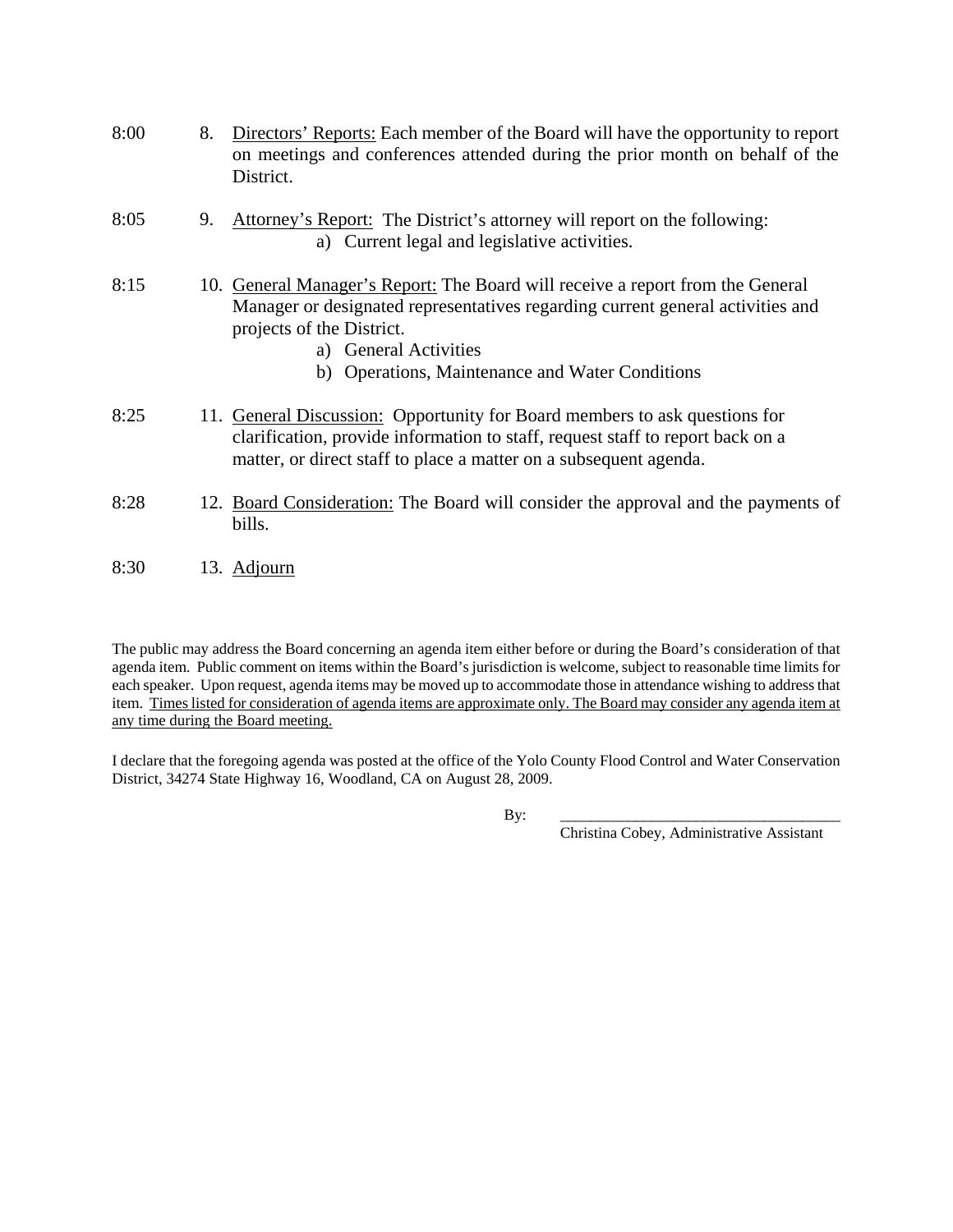

**FLOOD CONTROL & WATER CONSERVATION DISTRICT** 

**BOARD MEETING MINUTES Tuesday, September 1, 2009, 7:00 PM**

**YCFCWCD Offices 34274 State Highway 16 Woodland, CA 95695** 

The regular meeting of the Board of Directors of the Yolo County Flood Control and Water Conservation District (District) was held at 7:00 p.m. on September 1, 2009, at its regular place of business, 34274 State Highway 16, Woodland, California. Chair Tadlock convened the meeting. In attendance were:

District Board

Ron Tadlock, Chair Ann Brice, Vice Chair Jim Mayer, Director Bruce Rominger, Director Erik Vink, Director

District Staff and Consultants Tim O'Halloran, General Manager Christy Barton, Assistant General Manager Margaret Kralovec, Writer/Editor Max Stevenson, Water Resources Associate Paul Bartkiewicz, Legal Counsel

Members of the Public Duane Chamberlain Dave Pratt Don Rominger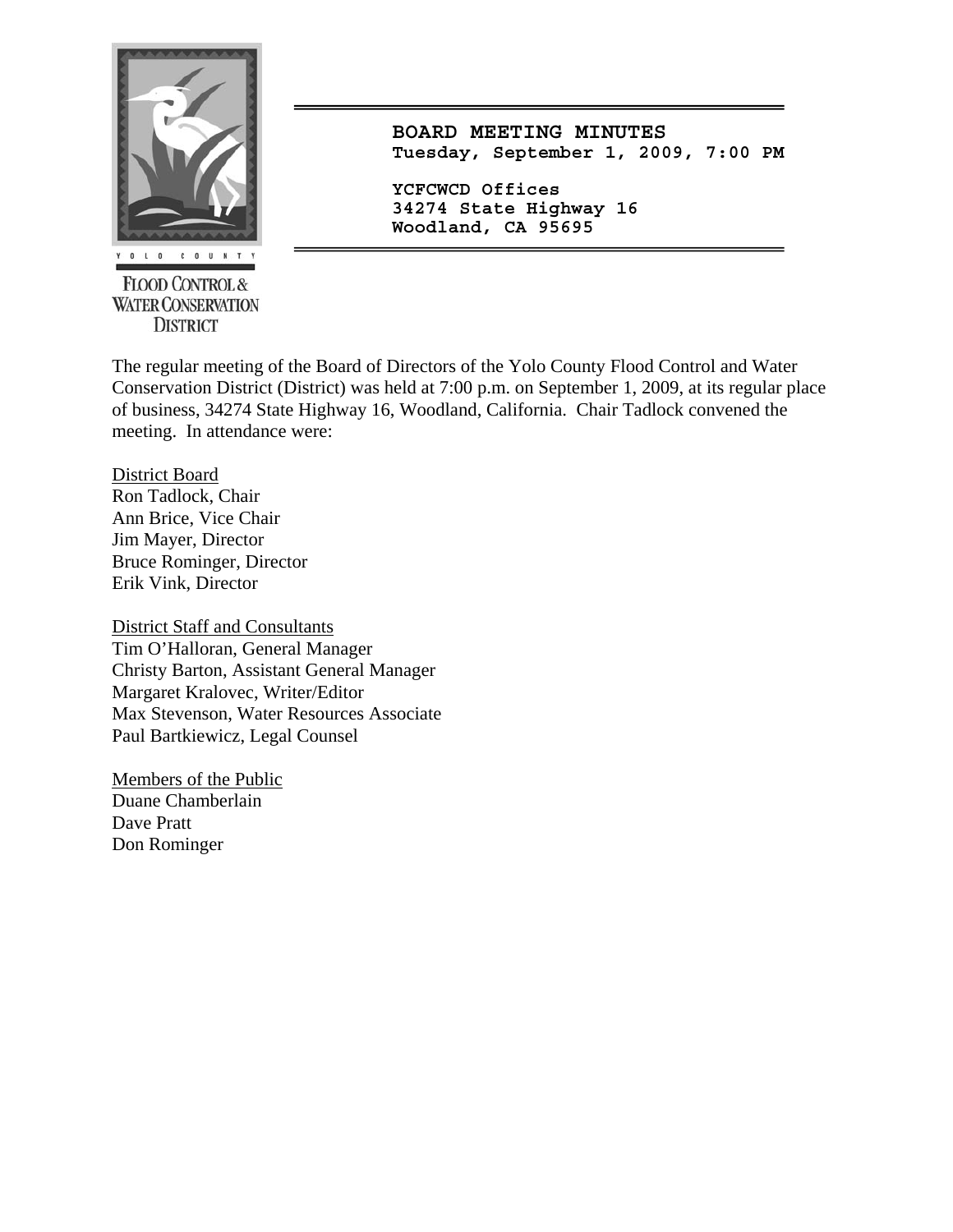## **1. BOARD CONSIDERATION: Approval of Minutes**

**9.30 M/S/C** approved minutes for the August 4, 2009, Regular Board Meeting as submitted with a minor correction.

## **2. OPEN FORUM**

Don Rominger asked if the District was too short on money to do anything about the weed, previously identified as Night-Blooming Primrose, he had brought to the attention of the District earlier in the season. General Manager O'Halloran indicated that he had recently spoken with Operations Supervisor Espinoza, who had informed him that area of the system had recently been taken care of. O'Halloran added that he would like to get clarification on the location of the weed from Mr. Rominger after the meeting so that he can ensure the problem can be addressed if it has not already been taken care of.

Legal Counsel Bartkiewicz indicated that Agenda Item 4 was simply a review of District's investment policy and was not going to be an action item requiring a motion as indicated on the Board packet Agenda Report.

# **3. BOARD CONSIDERATION: Adding Items to the Posted Agenda**

None.

## **4. BOARD CONSIDERATION: Review of District's Investment Policy**

Assistant General Manager Barton reported to the Board Legal Counsel Jim Boyd reviewed the District's investment policy, an annual requirement, and found that no changes need to be made to the policy.

General Manager O'Halloran added that he was interested in finding out if the District is in compliance, and doing what it has said it would do. A compliance check is not currently on the District's calendar but probably should be. Director Mayer suggested that such a check could be performed independently as part of the annual audit.

### **5. BOARD PRESENTATION: Review and History of Southeast Davis Drainage Maintenance District**

Legal Counsel Bartkiewicz informed the Board that because Chair Tadlock leases land in the Southeast Davis Drainage Maintenance District (SDDMD), Tadlock would need to recuse himself from the discussion if it turned toward policy-making, but that he could participate if this agenda item remained informational only.

Assistant General Manager Barton showed Board members the location of the SDDMD, and described how the property land uses, divisions, and ownership had changed since the District had first agreed in 1982 to be a neutral pass-through agency by which landowners could pay their share of the costs of running the Davis pump station. The City of Davis, County of Yolo, and the landowners within the District agreed to fund a portion of the pump costs, allocated on the basis of ratios of estimates of drainage to the pump station for each area (currently: City of Davis – 40%, County of Yolo – 12%, Landowners – 48%). In 2005, one parcel within the SDDMD split into 44 parcels, making a total of 100 parcels for which the District receives \$600 to process the twice yearly City of Davis invoices to the SDDMD landowners. Many current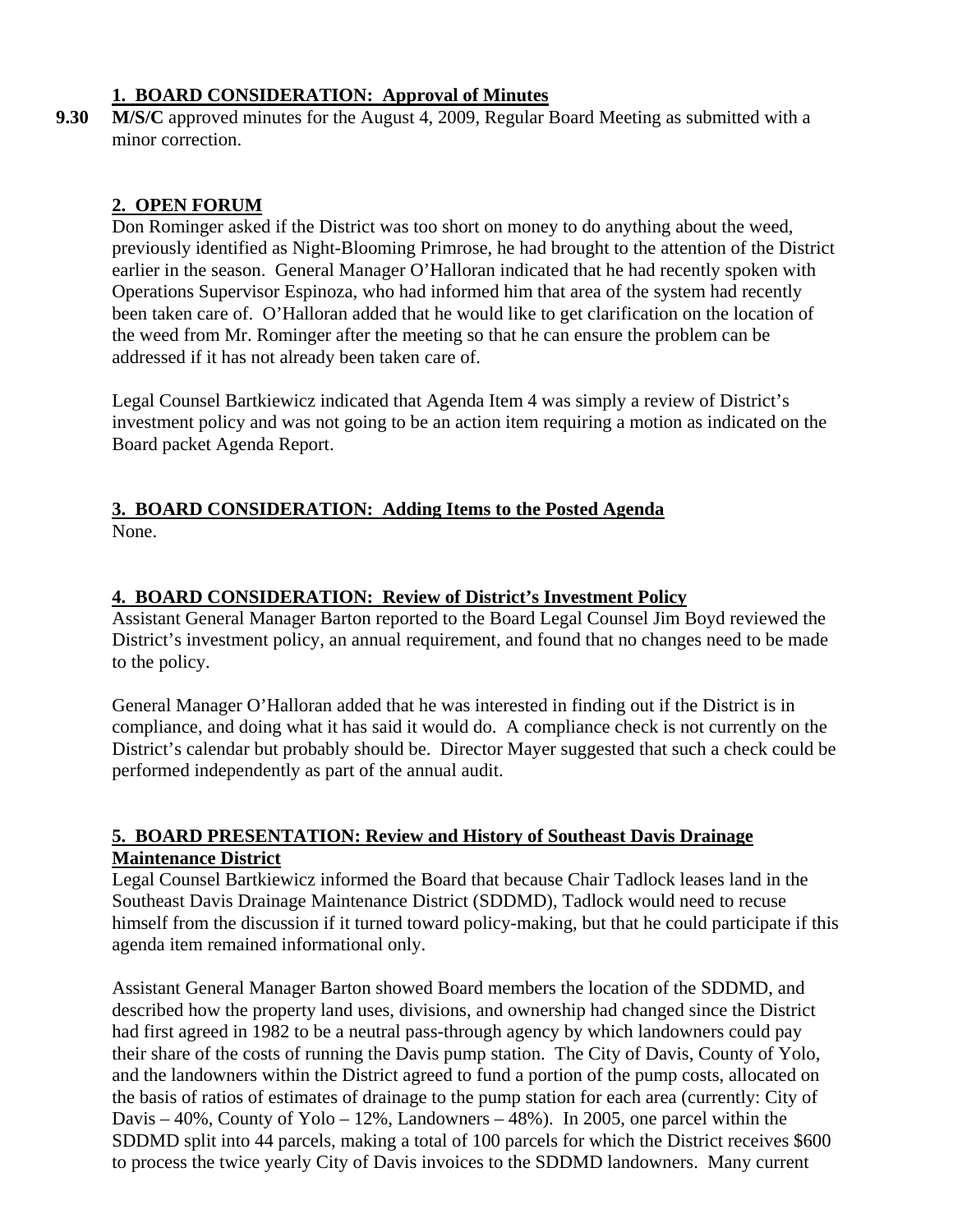landowners in the SDDMD do not understand the fee arrangement, and the rising pump costs. District staff time far exceeds \$600 annually for invoicing landowners, collecting fees, managing delinquent accounts, and answering questions from landowners.

General Manager O'Halloran noted that the difficulties associated with this particular drainage district were instructive, as he has been interested in using "zones of benefit" such as those in the SDDMD for slough issues within the District. He stated that from a leadership perspective, he did not feel the District should simply walk away from the current arrangement, even if it is legally possible. He hopes to convene meetings with landowners and the City of Davis to discuss the issue and to get their input and to share with them the District's challenges so that a satisfactory solution can be found. Director Mayer noted that delinquent accounts have to pay a penalty fee to the District, which is appropriate. He suggested that another possibility to explore would be the raising of District fees to cover costs.

O'Halloran closed the discussion with a commitment to bring to the Board more information after September meetings with the City of Davis and SDDMD landowners. He added that this is the kind of issue that does not always rise to the attention of the Board, but which represents responsibilities that take considerable staff resources in the regular course of District work.

## **6. BOARD PRESENTATION: Update of Fiscal Year 2009-10 Budget Projections**

General Manager O'Halloran presented a revised projection, effective September 1, 2009, of the 2009-10 fiscal year budget. This revised projection indicates a revenue increase of more than \$500,000, which will result in a smaller overall shortfall than first anticipated, provided current property tax revenue projections are not significantly changed by State appropriations in excess of 8%.

O'Halloran noted that wheeling charge revenues might not reflect the true expenses to the District for increased weed control necessitated by damp growing conditions in the canals used by farmers for moving their own water. He and Operations Supervisor Espinoza have been working on identifying the difference between weed control costs of spraying and mowing in canals used for wheeling and the costs of controlling weeds in a dry canal.

Duane Chamberlain expressed his concern that he was told to let the District control weeds in his canals, but that District weed control measures did not occur at optimum times in the canals he would be using, resulting in water losses and interference with his farming operations. O'Halloran concurred with Director Vink who pointed out that in weed control, timing is critical, and that overgrown canals are a significant source of water loss. He cited, however, the difficulty of turning over complete control of weeds in canals to individual farmers because of various pesticide use regulations. He felt weed control was an area in which the District could and would make significant improvements.

## **7. BOARD PRESENTATION: Update of District's Conjunctive Water Use Management Program**

General Manager O'Halloran described the goal of the District is to drought-proof its service area. Groundwater is a vital asset in drought protection, and management of the conjunctive use of surface and groundwater supplies is the only way to protect this asset. Monthly flow measurements in wells this season have provided more data than was available previously. When combined with increased data from SCADA, and the subsidence monitoring performed by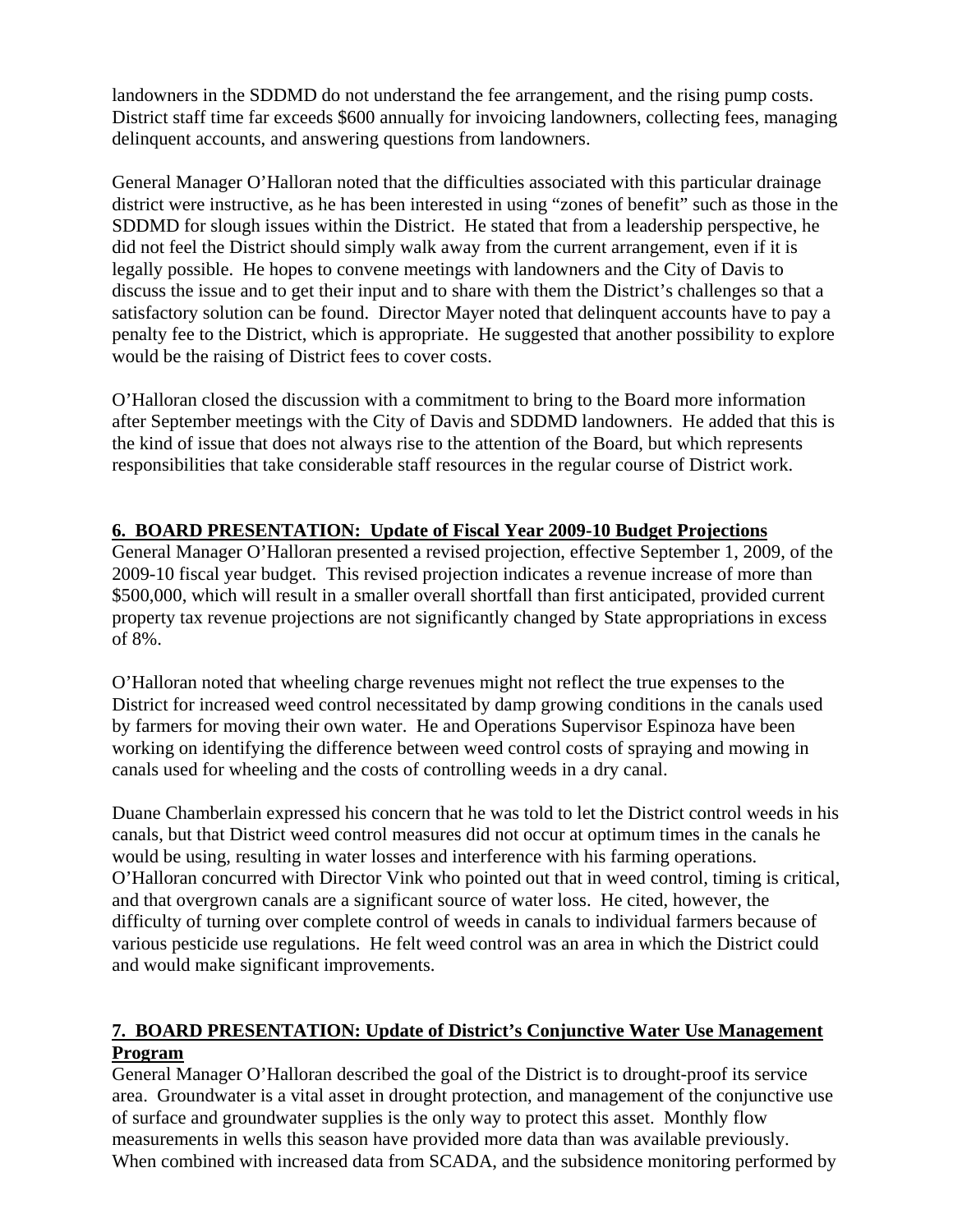the Water Resource Association of Yolo County (WRA), the District is in a much better position to understand and manage the conjunctive use of water. O'Halloran indicated he would be reporting next month on the specifics of the District's plan to move forward with the pump incentive program by installing its own pumps at key sites of the canal system. He also noted that if the Cities of Davis and Woodland continue to make progress on obtaining water from the Sacramento River, their use of groundwater will be reduced, increasing groundwater supplies and thereby increasing the drought-proofing capabilities of the conjunctive use system.

Director Mayer asked how much active recharge is occurring in the District. O'Halloran noted that injection is too expensive, but that the District continues to seek out opportunities for seepage ponds. Some seepage projects have shown that much of the water from certain locations returns to Cache Creek rather than being stored where it can be accessible for use at a later date. Director Rominger wondered if gravel pits could be used during the rainy season for just such a purpose, with collateral benefits for flood control. Water Resource Associate Stevenson noted that gravel pits offered a potential partial solution, and are part of the overall plan. He added that using the bladder at Capay Dam during the rainy season offers the opportunity for increasing canal recharge.

### **8. DIRECTORS' REPORTS:**

None.

### **9. ATTORNEY'S REPORT**

Legal Counsel Bartkiewicz reported that the September 11 deadline for finalizing a Delta package and water solutions is unlikely to be met. He described that progress toward solutions had been interrupted by changes in process, diverse interests of different caucuses, and a general inability of this legislature to move forward on issues, including others besides water. He expects that unresolved issues of water, prisons, and the State budget will be targeted for a legislative special session. Bartkiewicz added that both the Northern California Water Association (NCWA) and the Association of California Water Agencies (ACWA) are actively following this challenging legislative session, and are doing a good job of helping shape the legislation.

### **10. GENERAL MANAGER'S REPORT**

a. General Activities

The California Department of Water Resources has accepted the Westside Region as proposed, consisting of Solano, Lake, Yolo, Napa Counties, and a small piece of Colusa County, for the regional Integrated Regional Water Management Plan (IRWMP).

b. Operations, Maintenance, and Water Conditions

The irrigation system was shut down in August, but as of this day, September 1, the District has begun releasing its September allotment of 1,500 acre feet at approximately 100 cubic feet per second each day. The District will run this water as long as possible. Water is expected to be delivered just to water users at the head of the system to minimize losses. Director Rominger asked if all water users had been notified of the availability and amount of September deliveries and suggested the use of email notification to all District water users. Director Vink added that he favored the release of more information to all District customers because he thought that most were sophisticated enough to understand decisions on how the remaining water would best be distributed.